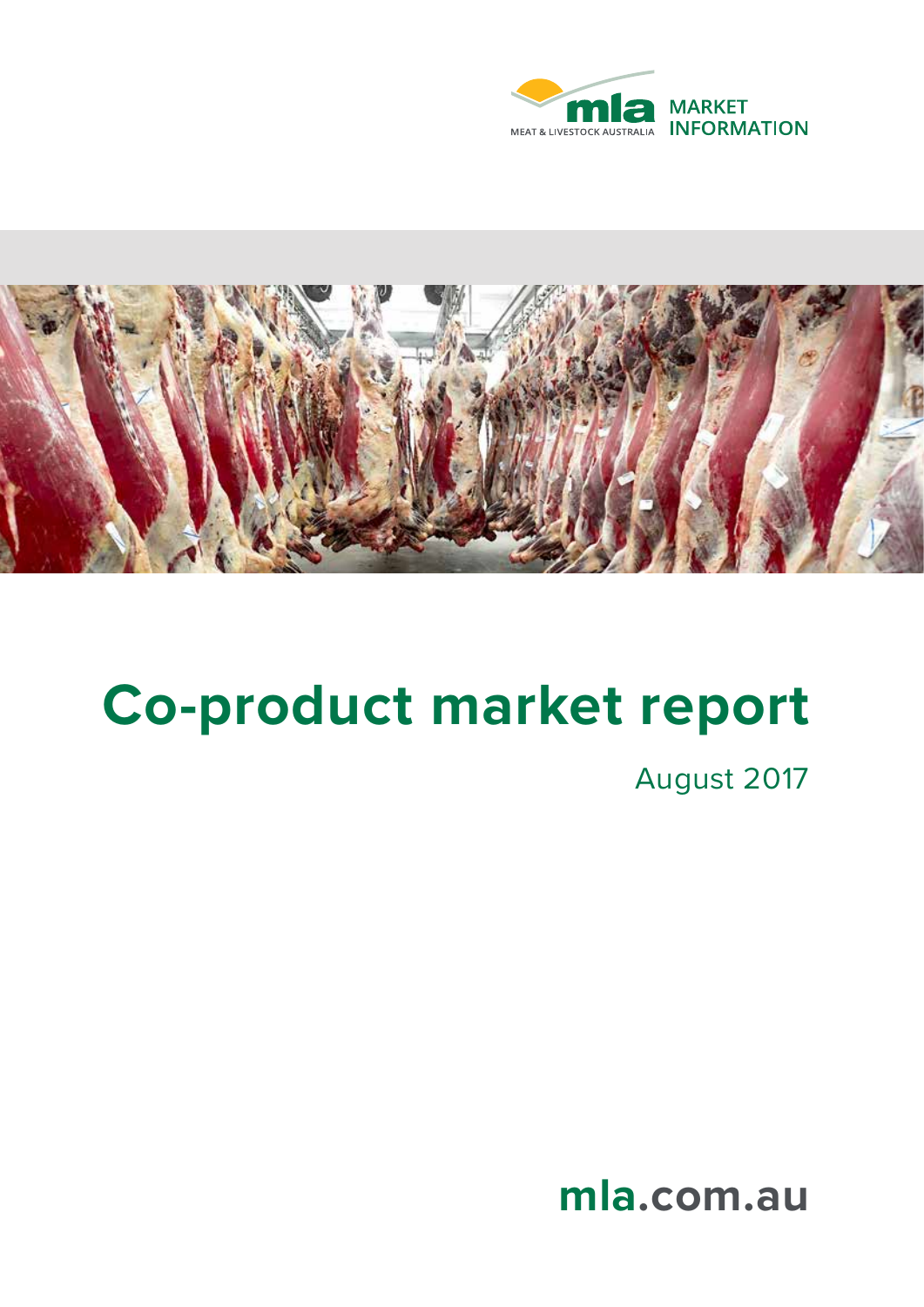# **Beef Co-products**

Beef offal prices were generally steady in July, with rumen pillars remaining very firm, however whilst beef tongues were considerably softer, trade in halal products started again after the Ramadan lull.

### **Table 1: Beef co-product prices**

|                              | Average<br>(Jul Data) | Range  | Responses      | <b>Monthly Change</b> | Annual Change |
|------------------------------|-----------------------|--------|----------------|-----------------------|---------------|
| <b>Beef Lips</b>             | \$3.64                | \$0.56 | 4              | 7.1%                  | 42.5%         |
| Beef Lips - Halal            | \$3.46                | \$0.31 | 3              | 6.2%                  | 19.4%         |
| Cheekmeat                    | \$6.96                | \$3.50 | 4              | $-0.4%$               | 5.1%          |
| Diap. Membrane               | \$5.23                | \$2.30 | 4              | 36.3%                 | 36.2%         |
| Hc Tripe                     | \$6.14                | \$1.05 | 4              | $-2.1%$               | $-6.3%$       |
| Hc Tripe - Halal             | \$7.00                |        | $\overline{2}$ | $-4.8%$               | 16.9%         |
| Headmeat                     | \$4.45                | \$1.50 | 3              | 4.7%                  |               |
| Headmeat - Halal             | \$5.55                |        | 2              | 13.3%                 | 23.8%         |
| Heart                        | \$1.90                | \$0.40 | $\overline{4}$ | $-3.8%$               | 8.6%          |
| Heart - Aorta                | \$6.79                | \$1.92 | 3              | 23.7%                 | 94.1%         |
| Heart - Aorta - Halal        | \$6.24                |        | $\overline{2}$ | 1.6%                  | $-17.8%$      |
| Heart - Halal                | \$1.97                | \$0.20 | 3              | $-4.1%$               | 5.6%          |
| Kidneys                      | \$0.95                | \$0.45 | 5              | $-9.5%$               | $-25.5%$      |
| Ligamentum                   | \$3.43                | \$1.55 | 5              | $-7.3%$               | $-22.4%$      |
| Liver                        | \$1.16                | \$0.80 | $\overline{4}$ | $-17.0%$              | 8.1%          |
| Liver - Halal                | \$1.35                | \$0.75 | 3              | $-12.9%$              | 25.6%         |
| Lungs                        | \$1.98                | \$1.50 | 4              | $-17.7%$              |               |
| Omasum                       | \$3.73                | \$1.30 | З              | 65.9%                 | $-23.0%$      |
| Omasum - Halal               | \$3.93                |        | 2              | $-19.9%$              | $-16.9%$      |
| Rum.Pill > 500 < 700         | \$12.88               | \$0.80 | 4              | 6.4%                  | 73.4%         |
| Rum.Pill > 700               | \$15.39               | \$1.00 | 4              | 1.9%                  | 45.2%         |
| Rum.Pill < 500               | \$7.36                | \$0.75 | 4              | 9.1%                  | 92.5%         |
| Rum.Pill < 500 - Halal       | \$7.00                |        | 2              | $-11.9%$              | 21.4%         |
| Rum.Pill > 500 < 700 - Halal | \$12.65               |        | $\overline{2}$ | $-5.2%$               | 37.4%         |
| Rum.Pill > 700 - Halal       | \$15.88               |        | $\overline{2}$ | $-6.1%$               | 27.0%         |
| Tail                         | \$8.59                | \$0.90 | 4              | 8.0%                  | 5.0%          |
| Tail - Halal                 | \$7.93                | \$0.20 | 3              | $-6.7%$               | $-0.8%$       |
| Tendons                      | \$7.30                | \$1.90 | 3              | 15.0%                 |               |
| Thickskirt                   | \$6.66                | \$1.50 | 5              | 5.7%                  | $-29.1%$      |
| Thickskirt - Halal           | \$7.50                |        | $\overline{2}$ | 12.8%                 | $-26.4%$      |
| Thinskirt                    | \$5.93                | \$1.50 | 5              | $-5.9%$               | $-46.0%$      |
| Thinskirt - Halal            | \$7.10                |        | $\overline{2}$ | 12.7%                 | $-32.9%$      |
| Tongue Root Meat             | \$2.55                |        | 2              | 15.9%                 | 41.7%         |
| Tongue SW                    | \$11.70               | \$5.00 | 4              | $-22.9%$              | -41.5%        |
| Tongue SW - Halal            | \$10.58               |        | $\overline{2}$ | $-28.5%$              | $-46.1%$      |
| <b>Tripe Pieces</b>          | \$3.28                | \$1.05 | 3              | $-4.8%$               |               |
| Tripe Pieces - Halal         | \$3.58                | \$0.50 | 3              | 6.2%                  | 24.6%         |

Price quoted is average price reported in \$/kg FOB Australian port.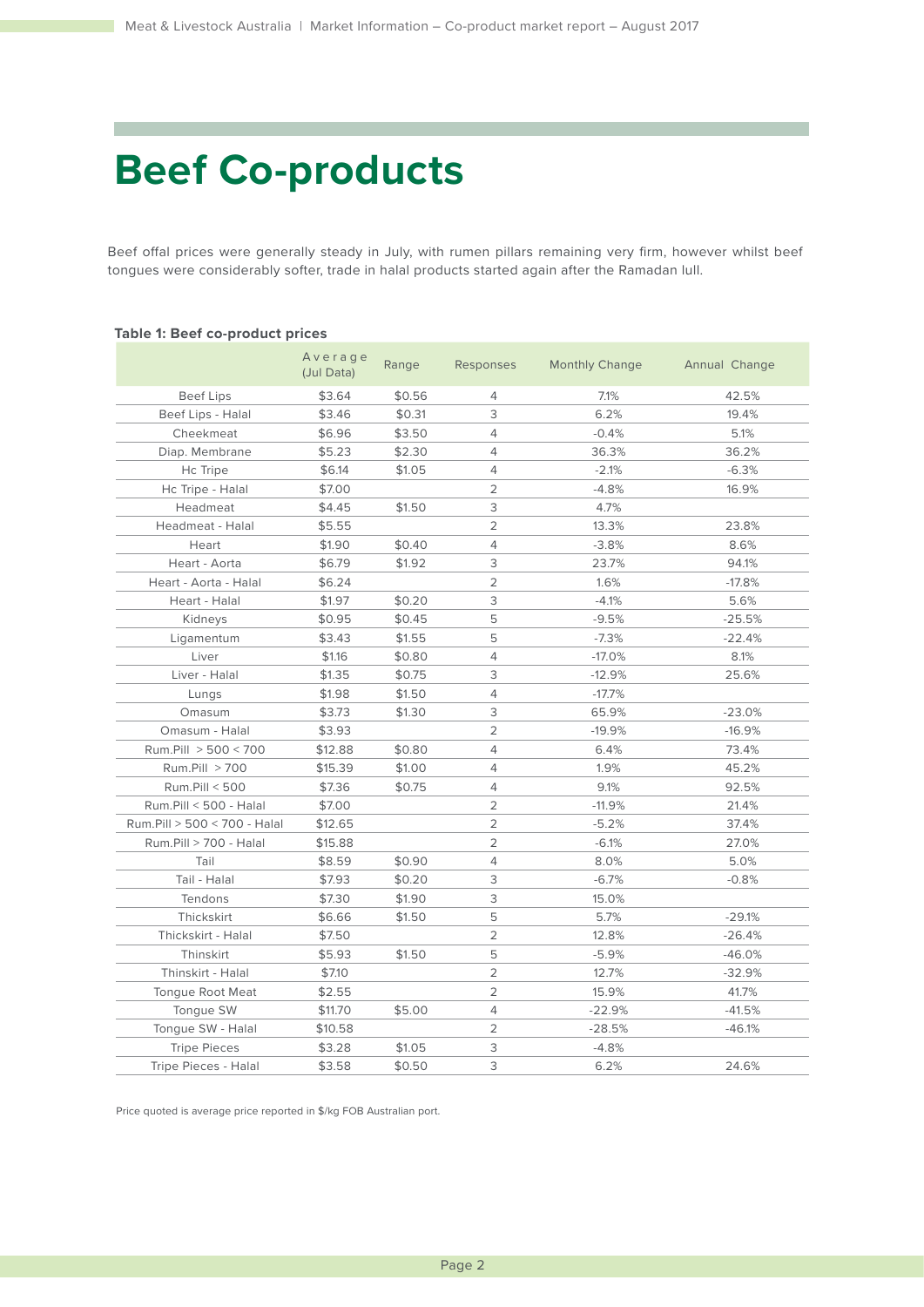## Head offal

Head offal products were firmer month-on-month. Head meat averaged \$4.45/kg, up 90¢/kg from year-ago levels and 20¢/kg higher than last month. Cheek meat was 33¢/kg dearer compared to the corresponding period last year, averaging \$6.96/kg -3¢/kg lower than July.

Lip export prices to the US and Mexico lifted 24¢/kg month-on-month, averaging \$3.64/kg and \$1.09/kg higher year-on-year. Halal lips averaged \$3.46/kg and were 20¢/kg higher month-on-month and 56¢/kg above yearago levels.



### Beef offal trends

Omasum has eased 75¢/kg in last two months to average \$3.73/kg, whilst halal omasum followed the same pattern to average \$3.93/kg, down 97¢/kg month-on-month. Halal tripe pieces averaged \$3.58/kg to be 20¢/ kg firmer month-on-month, up 70¢/kg year-on-year. Non-halal product averaged \$3.28/kg, which was 17¢/ kg below last month. Honeycomb tripe eased 13¢/kg month-on-month averaging \$6.14/kg. Halal product was reported to average \$7.00/kg, down 35¢/kg across the month.

Aorta averaged \$6.79/kg, reversing the fall last month to be up \$1.30/kg from June and almost unchanged year-on-year, whilst halal product increased 10¢/kg to average \$6.24/kg.



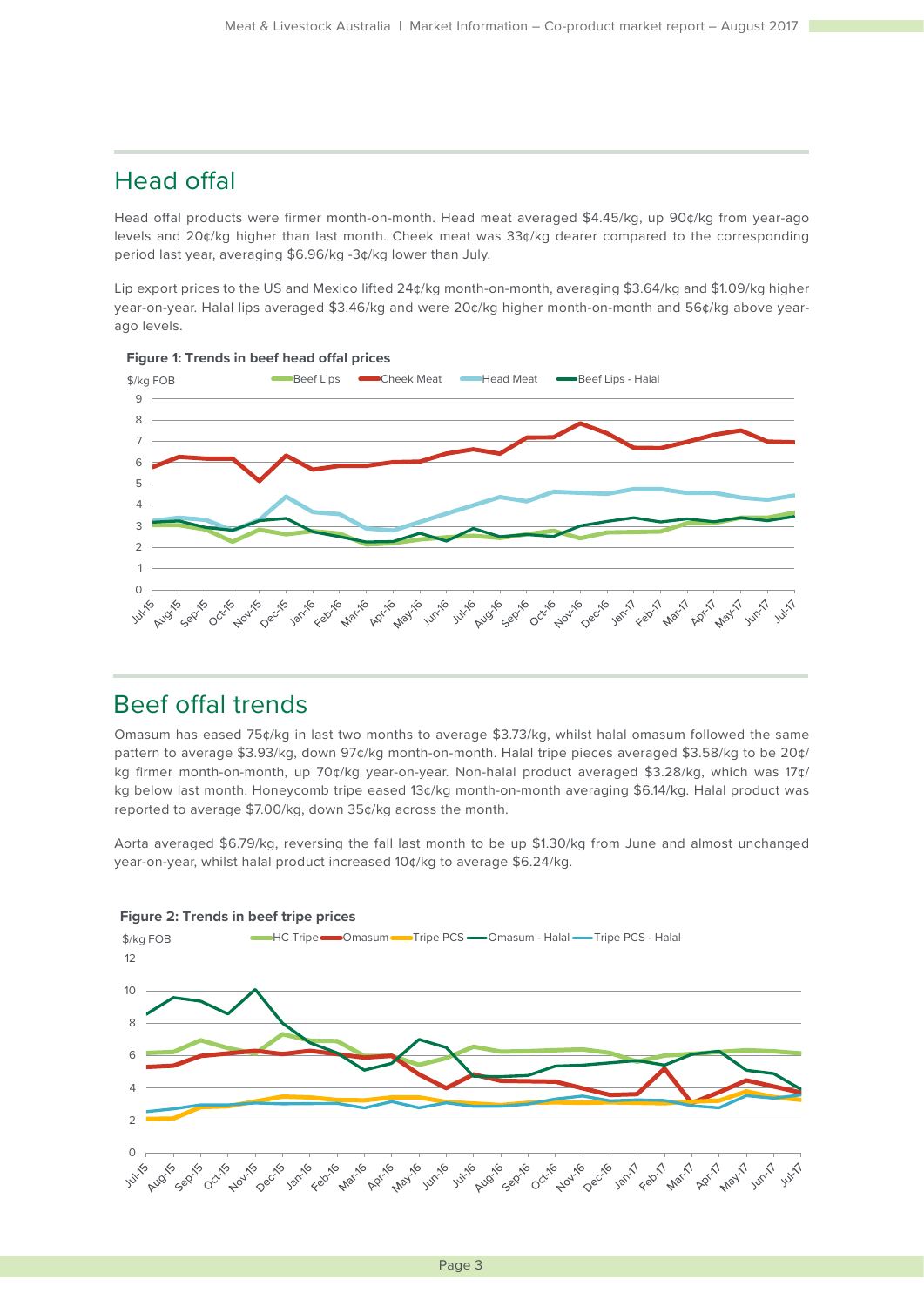### Beef offal trends continued...

Heart prices were down 8¢/kg compared to last month, averaging \$1.90/kg and was 15¢/kg above the year-ago average. Halal hearts averaged \$1.97/kg, down 8¢/kg month-on-month but was 11¢/kg dearer compared with year-ago levels.



Kidneys were reported at an average of 95¢/kg, down a further 10¢/kg for the month and were 33¢/kg lower year-on-year. Non-halal lungs were reported at an average of \$1.98/kg, down 42¢/kg on last month. Halal lungs were not reported this month.



#### **Figure 4: Trends in beef offal prices**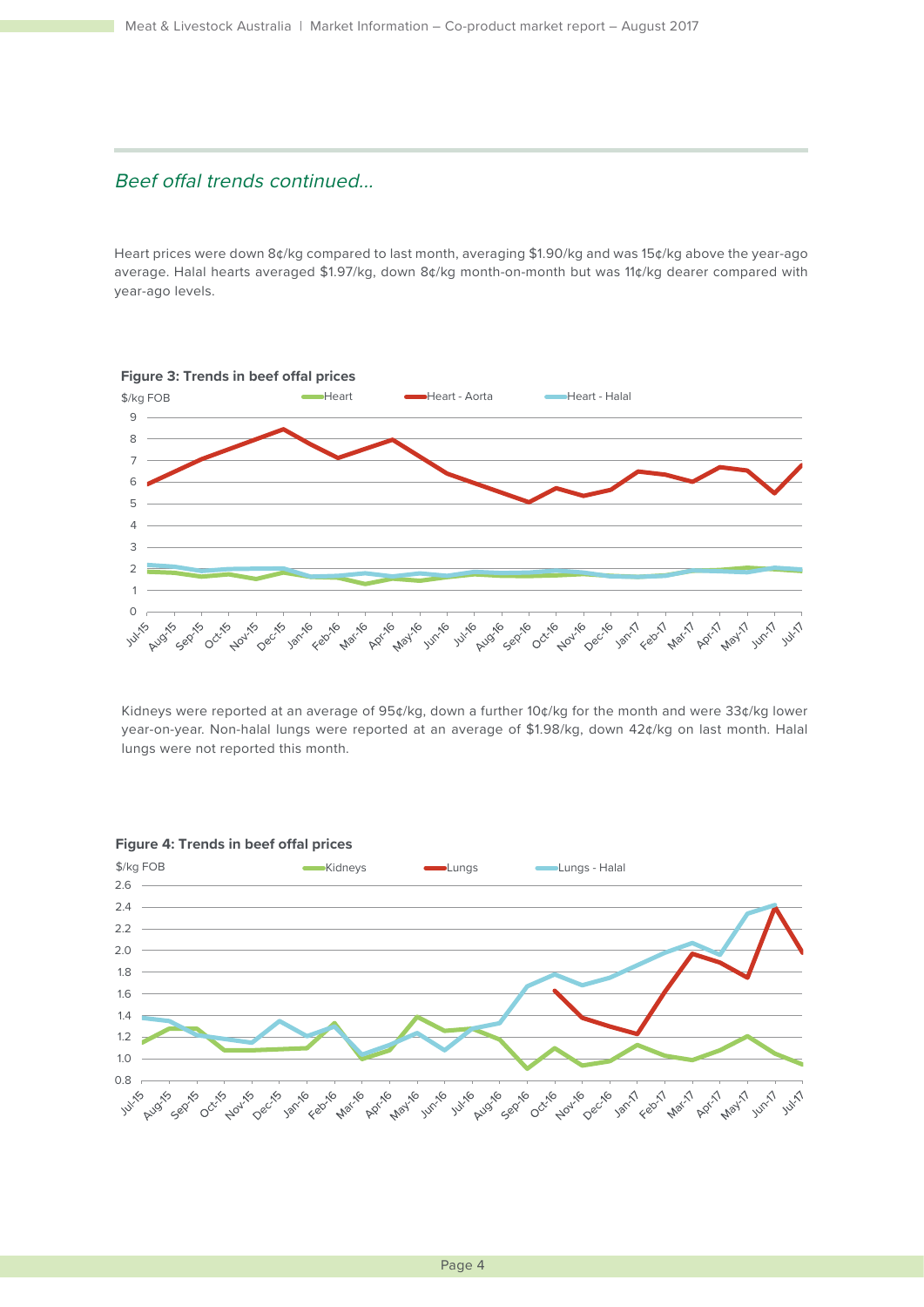### Beef offal trends continued...

Liver prices averaged \$1.16/kg, down 24¢/kg month-on-month but 8¢/kg above year ago levels. Halal livers eased 20¢/kg month-on-month but remain 27¢/kg firmer year-on-year, with sales averaging \$1.35/kg.



# Japanese and Korean Offals

The mixed messages last month on tongue prices galvanised into a strong downward month-on-month fall of \$3.48/kg to average \$11.70/kg- \$7.93 softer than last year's price.

Thick skirt was \$2.74/kg lower year-on-year but 36¢/kg firmer month-on-month, averaging \$6.66/kg. While thin skirt prices fell 37¢/kg from last month, averaging \$5.93/kg which is \$5.05/kg lower than the year-ago very strong prices.

Rumen pillars were stronger again this month with heavy weight product averaging \$15.39/kg, up 29¢/kg since June but \$4.79/kg firmer the year ago levels. Halal product averaged \$15.88/kg.



### **Figure 6: Trends in Japanese offal prices**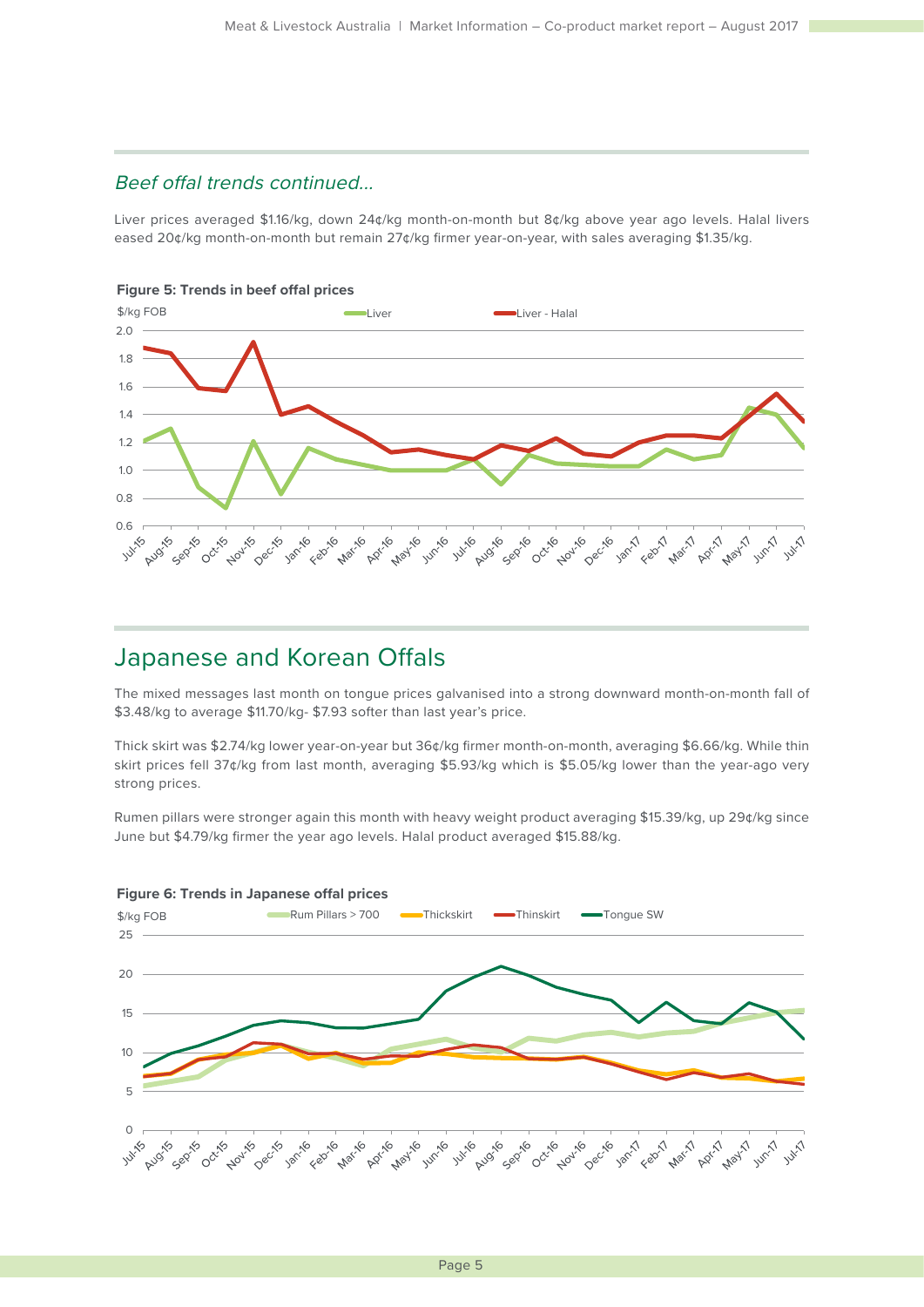# Tails and Tendons

Tail prices into Japan averaged \$8.59/kg to reverse the price drop last month, now 41¢/kg dearer than this time last year. Halal tails eased 57¢/kg on last month's price to be slightly weaker by 7¢/kg year-on-year, averaging \$7.93/kg. Tendons were reported to average \$7.30/kg, up 95¢/kg month-on-month.





# **Sheep Co-products**

Sheep offal prices were softer across all item, however tripe prices were not available with few reports received. Both lamb and sheep runner prices were again firmer with prices achieving traditional returns.

|                         | Average<br>(Jul Data) | Range | Responses | <b>Monthly Change</b> | Annual Change |
|-------------------------|-----------------------|-------|-----------|-----------------------|---------------|
| Heart Sheep - Halal     | \$2.35                |       |           | $-3.1%$               | 45.4%         |
| Kidneys Sheep - Halal   | \$2.43                |       |           | $-22.7%$              | 21.3%         |
| Liver Sheep - Halal     | \$1.08                |       |           | $-7.5%$               | $-4.4%$       |
| Runners Lamb            | \$5.38                |       |           | 21.7%                 | 88.6%         |
| <b>Runners Sheep</b>    | \$3.88                |       |           | 19.2%                 | 109.5%        |
| Tonque LC Sheep - Halal | \$3.95                |       |           | $-7.6%$               | 12.9%         |

### **Table 2: Sheep co-product prices**

Price quoted is average price reported in \$/kg FOB Australian port and runners as \$/piece.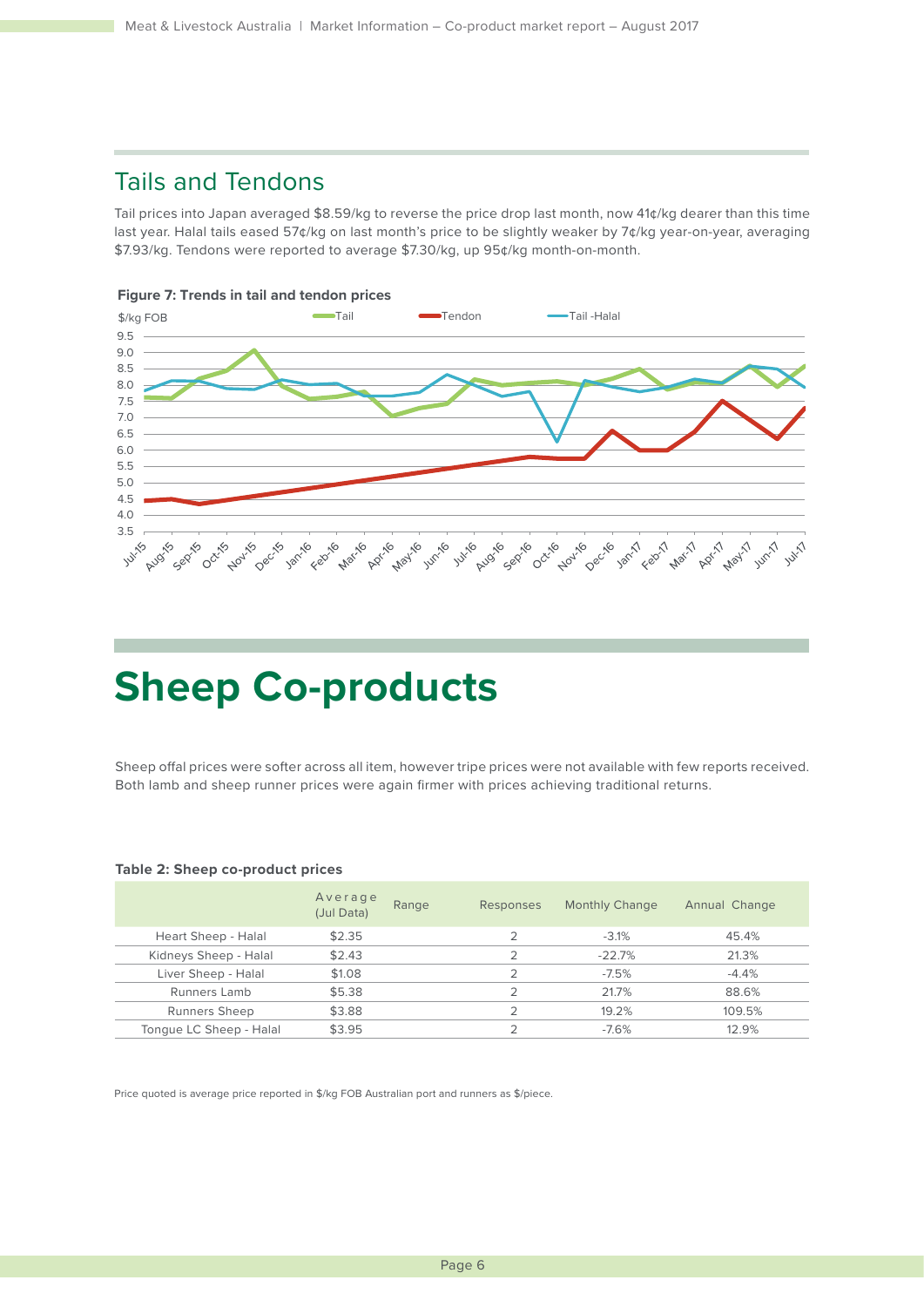# Sheep offal

**Figure 8: Trends in sheep offal prices**

Sheep hearts averaged \$2.35/kg, down 8¢/kg month-on-month but were 73¢/kg dearer than July last year. Sheep livers averaged \$1.08/kg, which was also 8¢/kg down month-on-month and 5¢/kg lower year-on-year. Kidney prices returned \$2.43/kg, down 71¢/kg on last month's price but still 43¢/kg firmer than a year ago. Sheep tripe was not reported this month. Sheep long cut tongue averaged \$3.95/kg, down 33¢/kg month-onmonth and 45¢/kg firmer than a year ago.



Lamb runners averaged \$5.38/piece which was 96¢/piece above the price last month and \$2.53/piece above

last year's price. Sheep runners also firmed, averaging \$3.88/piece for July, up 63¢/piece month-on-month which is a \$2.03/piece improvement year-on-year.

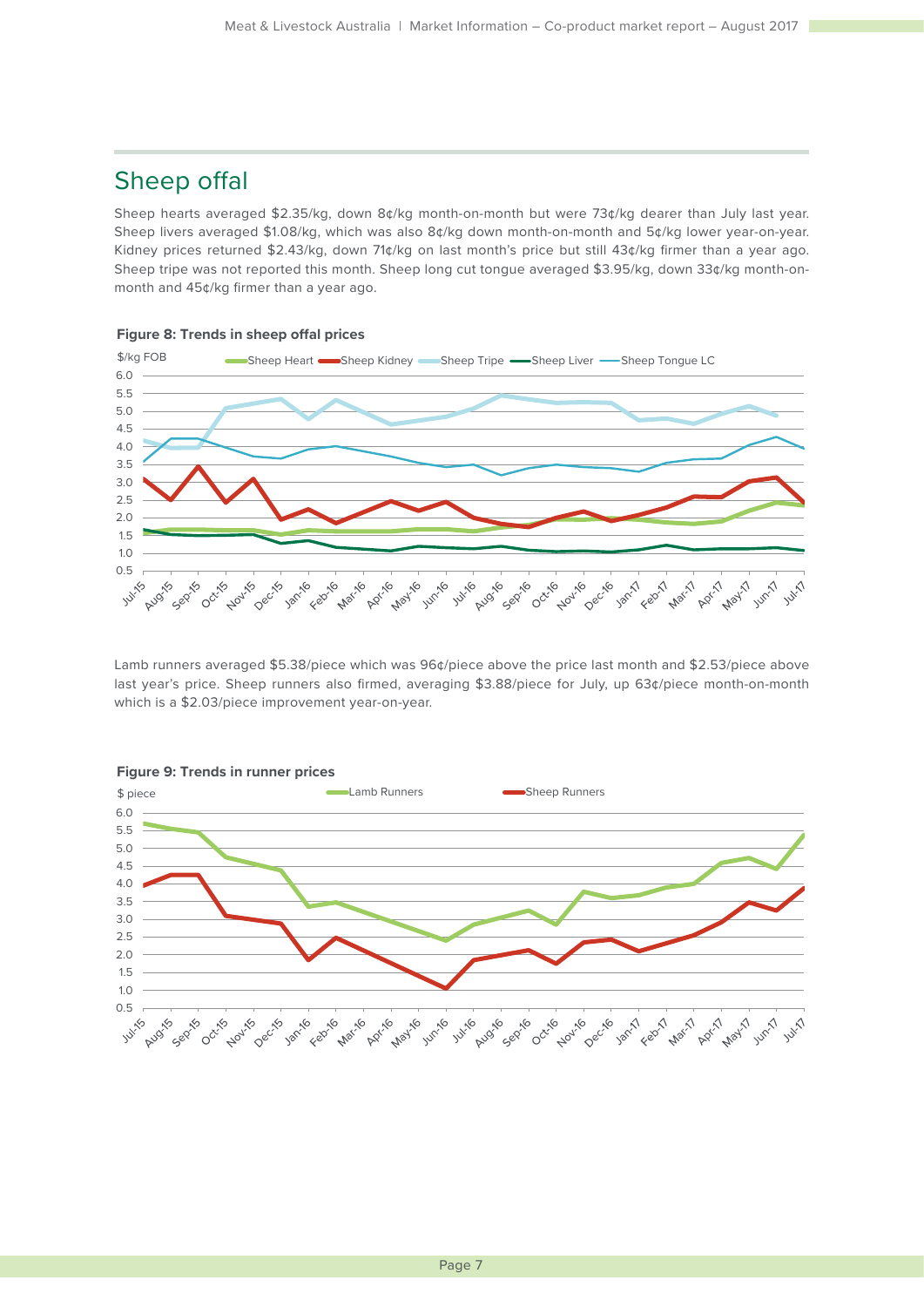# **Pharmaceutical products**

Pharmaceutical product remained firm for July with European eligible foetal blood in demand and concentrated gall hitting new highs.

### **Table 3: Pharmaceutical prices**

|                          | A v e r a g e<br>(Jul Data) | Range   | Responses | <b>Monthly Change</b> | Annual Change |
|--------------------------|-----------------------------|---------|-----------|-----------------------|---------------|
| Foetal Blood             | \$360.00                    | \$70.00 |           | 2.9%                  | 2.9%          |
| <b>Gall Concentrated</b> | \$32.75                     |         |           | 11.0%                 | 31.0%         |

Price quoted is average price reported in \$/kg FOB Australian port and foetal blood \$/litre EXW

Foetal blood averaged \$360/litre, with the monthly prices fluctuating around the \$350/litre benchmark.



### **Figure 10: Trends for foetal blood prices**

Concentrated gall has accelerated the firmer trend, to average \$32.75/kg, up \$3.25/kg month-on-month and \$7.75/kg higher than last year. Buyers report strong demand going forward.





\$/kg EXW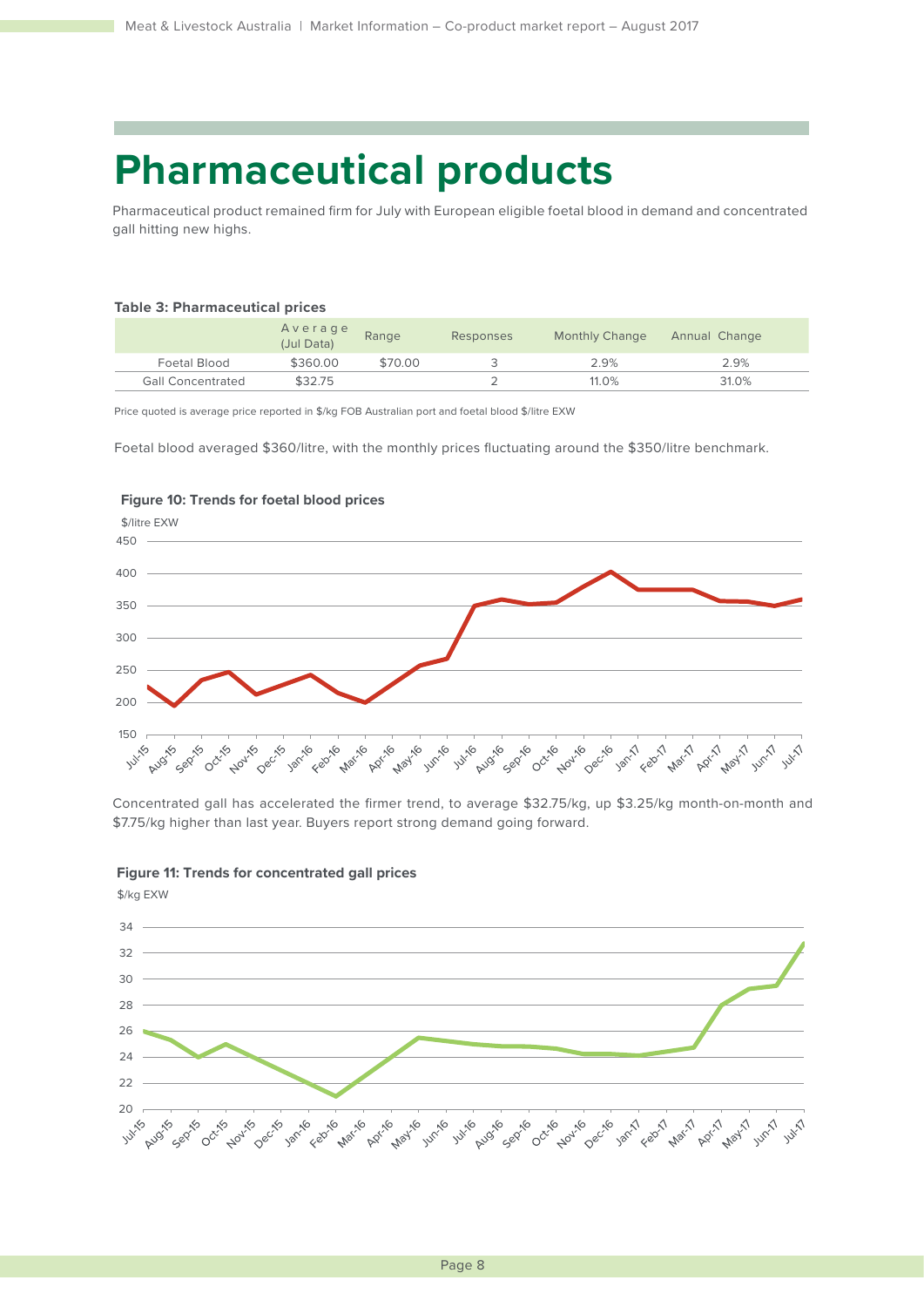# **Rendered products**

All rendered products have been softer this month. Traders continue to work on tallow markets neglected during the Singapore bio-diesel era whilst falling soybean meal prices have driven down meat and bone meal prices as the two compete to be included in finished feeds.

| <b>Table 4: Rendered product prices</b> |                       |          |           |                       |               |  |  |
|-----------------------------------------|-----------------------|----------|-----------|-----------------------|---------------|--|--|
|                                         | Average (Jul<br>Data) | Range    | Responses | <b>Monthly Change</b> | Annual Change |  |  |
| Bloodmeal 85                            | \$1,080.00            | \$100.00 | 5         | $-5.3%$               | 15.4%         |  |  |
| <b>MBM 50</b>                           | \$537.29              | \$726.00 |           | $-20.6%$              | $-28.8%$      |  |  |
| Tallow Ined.<1FFA                       | \$645.20              | \$126.00 | 5         | $-4.7\%$              | $-28.8%$      |  |  |
| Tallow Ined.<2FFA                       | \$652.00              | \$126.00 | 3         | $-5.5%$               | $-23.2%$      |  |  |
| Tallow Ined.<4FFA                       | \$624.00              | \$126.00 | 4         | $-5.9%$               | $-26.0\%$     |  |  |
|                                         |                       |          |           |                       |               |  |  |

Price quoted is average price reported ex works\$/tonne.

Meat and bone meal (MBM) prices really suffered this month, with the price for 50% protein averaging \$537/ tonne, \$140/tonne below the price last month and \$218/tonne lower year-on-year. The price spread compared to soybean meal is back to usual levels. Blood meal prices eased slightly helped by short supply, averaging \$1,080/tonne ex-works, which was down \$60/tonne on last month's price but still \$144/tonne higher than last year. Reduced production and strong demand is supporting firm prices.

Tallow prices continue to suffer a downward spiral with prices now attractive to the more traditional oleo use and prices aligning with palm stearin, the price of which has also been falling in line with higher production. June price for 1% FFA tallow averaged \$645/tonne, down \$32/tonne on last month price and now \$262/tonne below the price a year ago.



**Figure 12: Trends in rendered co-product prices**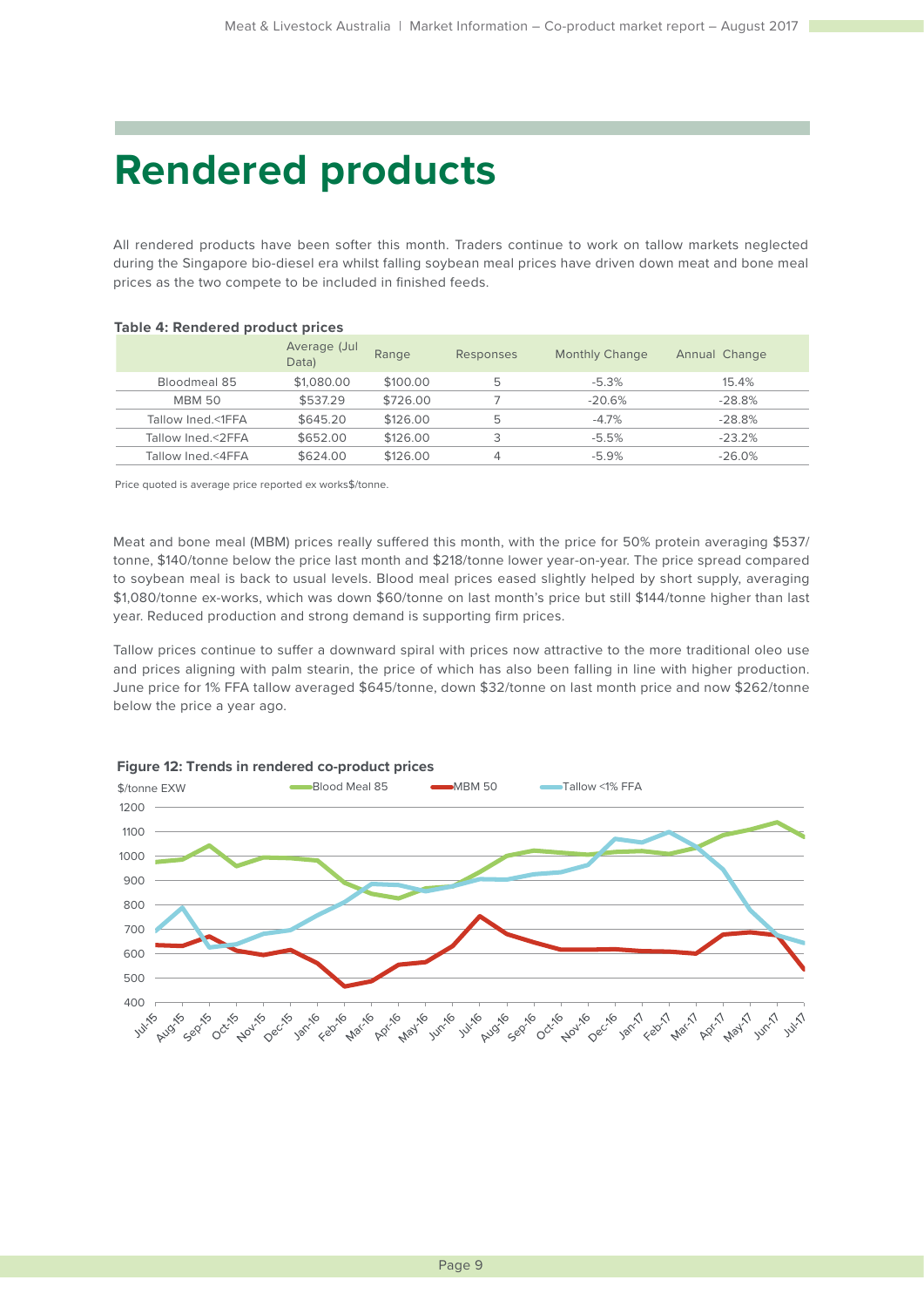# **Hides**

Hide prices have finally succumbed to the difficult market conditions. Hide markets are oversupplied with large volumes from Europe, USA and Brazil at a time when tanneries are closing for the summer holidays.

### **Table 5: Hide prices**

|                                | Average<br>(Jul Data) | Range   | Responses      | <b>Monthly Change</b> | Annual Change |
|--------------------------------|-----------------------|---------|----------------|-----------------------|---------------|
| <b>Hides NSW 141-180</b>       | \$22.50               |         | $\mathcal{P}$  | $-9.1%$               | $-8.2%$       |
| Hides NSW 181 - 220            | \$29.00               |         | $\overline{2}$ | $-10.8%$              | $-7.9%$       |
| Hides NSW 221 - 280            | \$36.25               |         | $\overline{2}$ | $-9.4%$               | $-7.1%$       |
| Hides NSW 281 - 350            | \$48.50               |         | 2              | $-6.7%$               | $-2.0%$       |
| Hides NSW 351 Up               | \$59.50               |         | 2              | $-10.5%$              | $-8.8%$       |
| <b>Hides QLD TFA 141 - 220</b> | \$25.50               |         | 2              | $-3.8%$               | 4.1%          |
| <b>Hides QLD TFA 221 - 280</b> | \$34.75               |         | $\overline{2}$ | $-3.5%$               | 3.7%          |
| Hides QLD TFA 281 - 350        | \$45.67               | \$12.00 | 3              | $-8.1%$               | 5.0%          |
| Hides QLD TFA 351 Up           | \$55.00               | \$24.00 | 3              | $-10.3%$              | 2.5%          |
| Hides QLD Ticky 281 - 350      | \$38.50               |         | $\overline{2}$ | $-11.2%$              | 0.7%          |
| Hides QLD Ticky 350 Up         | \$46.50               |         | $\overline{2}$ | $-12.3%$              | $-3.1%$       |
| <b>Hides VIC 141-180</b>       | \$27.50               |         | $\overline{2}$ | $-6.8%$               | 1.9%          |
| <b>Hides VIC 181-220</b>       | \$34.00               |         | $\overline{2}$ | $-9.9%$               | $-6.2%$       |
| Hides VIC 221 - 280            | \$43.50               |         | $\overline{2}$ | $-7.0%$               | $-1.1\%$      |
| <b>Hides VIC 281-350</b>       | \$52.00               |         | $\overline{2}$ | $-11.1%$              | $-6.7%$       |
| Hides VIC 351 Up               | \$64.00               |         | $\overline{2}$ | $-9.2%$               | $-9.2%$       |

Price quoted is average price reported for ex works \$/each.

Local prices for hides were down month-on-month from \$2.00/hide for light weight hides, to \$7.00/hide for the heavier end. Traders have been predicting this correction was inevitable, due to the downturn in the leather industry in general. With slaughter numbers overseas continuing to remain at current levels we will see even more pressure to reduce prices. The tanneries will not resume normal production until September when we might see some demand return.



#### **Figure 13: Trends in hide prices (East Coast Ex Works)**